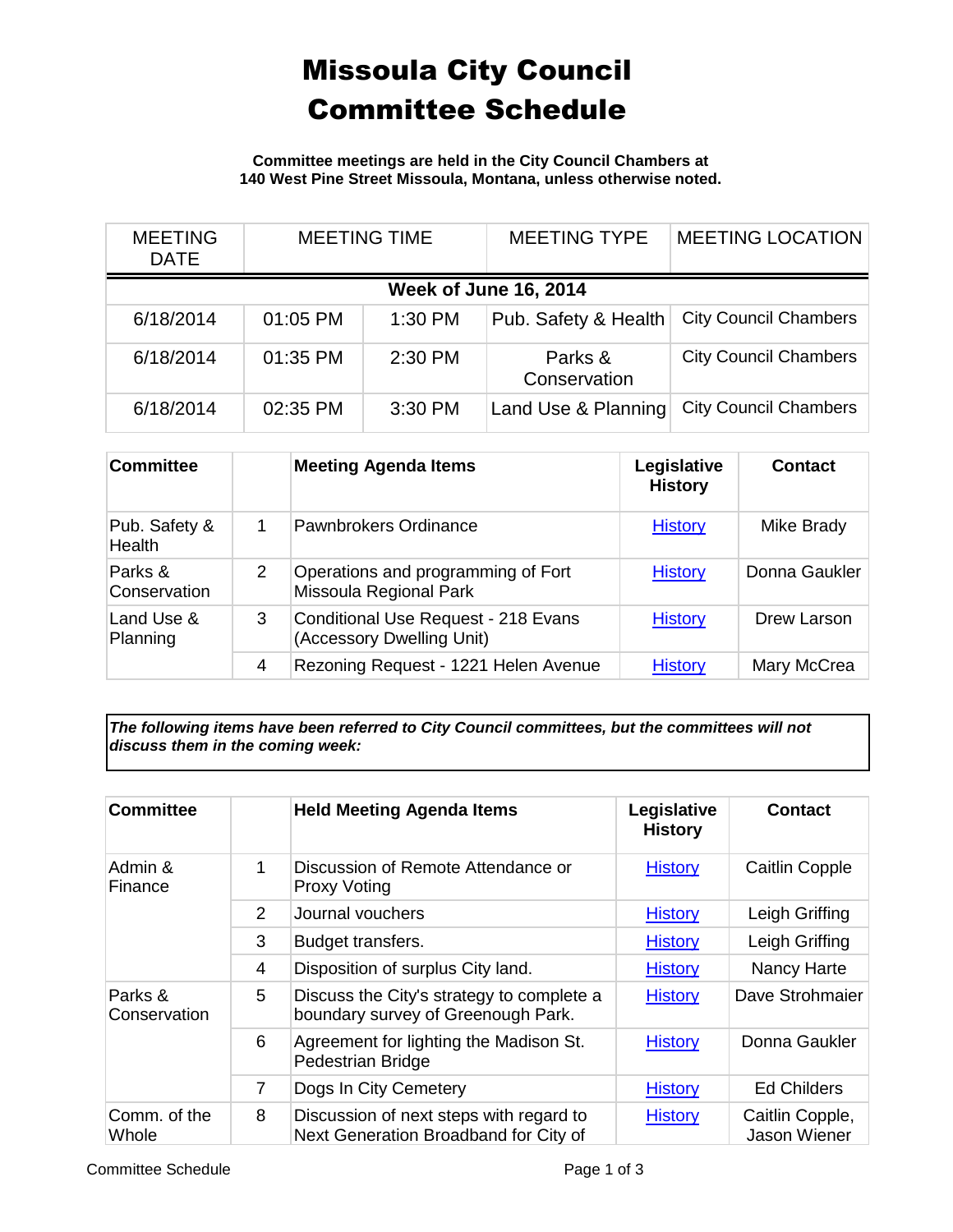## Missoula City Council Committee Schedule

**Committee meetings are held in the City Council Chambers at 140 West Pine Street Missoula, Montana, unless otherwise noted.**

|                        |    | Missoula & Missoula County                                                                                                                                                                       |                |                                              |
|------------------------|----|--------------------------------------------------------------------------------------------------------------------------------------------------------------------------------------------------|----------------|----------------------------------------------|
| Comm. of the<br>Whole  | 9  | Conference updates and information<br>sharing                                                                                                                                                    | <b>History</b> | <b>Marilyn Marler</b>                        |
|                        | 10 | Propose the City Council be a member<br>unit of the Missoula Chamber of<br>Commerce.                                                                                                             | <b>History</b> | Caitlin Copple                               |
|                        | 11 | Every Voice Engaged--A Municipal<br>Gaming Tool to engage the public in<br>budget prioritization                                                                                                 | <b>History</b> | <b>Caitlin Copple</b>                        |
|                        | 12 | Updates from Council representatives on<br>the Health Board, Community Forum,<br><b>Transportation Policy Coordinating</b><br>Committee, other boards and<br>commissions as necessary. (Ongoing) | <b>History</b> | <b>Marilyn Marler</b>                        |
|                        | 13 | Update from Missoula Economic<br>Partnership President/CEO James<br>Grunke                                                                                                                       | <b>History</b> | <b>Marilyn Marler</b>                        |
|                        | 14 | Bi-annual meeting with the Chamber of<br>Commerce                                                                                                                                                | <b>History</b> | <b>Marilyn Marler</b>                        |
| Land Use &<br>Planning | 15 | Annexation, (see separate list at City<br>Clerk's Office for pending annexations)<br>(Ongoing in committee)                                                                                      | <b>History</b> | Marty Rehbein                                |
|                        | 16 | Discussion of City planning issues with<br>members of the Planning Board.                                                                                                                        | <b>History</b> | <b>Bob Jaffe</b>                             |
|                        | 17 | Rezoning Request - 1221 Helen Avenue                                                                                                                                                             | <b>History</b> | Mary McCrea                                  |
|                        | 18 | Adopt broadband standards for the City of<br>Missoula                                                                                                                                            | <b>History</b> | <b>Caitlin Copple</b><br>and Jason<br>Wiener |
| Pub. Safety &          | 19 | Health Department update.                                                                                                                                                                        | <b>History</b> | Ellen Leahy                                  |
| Health                 | 20 | Fire Department update.                                                                                                                                                                          | <b>History</b> | <b>Jason Diehl</b>                           |
|                        | 21 | Discussion of sexual assault prevention<br>campaign and consideration of unfunded<br>crime victim advocate urban outreach<br>position.                                                           | <b>History</b> | Caitlin Copple                               |
|                        | 22 | Safety aspects of management of the<br>urban deer population in the city of<br>Missoula.                                                                                                         | <b>History</b> | Dick Haines, Jon<br>Wilkins                  |
|                        | 23 | Discussion with Crime Victim Advocate<br>Office.                                                                                                                                                 | <b>History</b> | Jon Wilkins                                  |
|                        | 24 | Air quality issues related to railroad<br>operations in and through Missoula.                                                                                                                    | <b>History</b> | Dave Strohmaier                              |